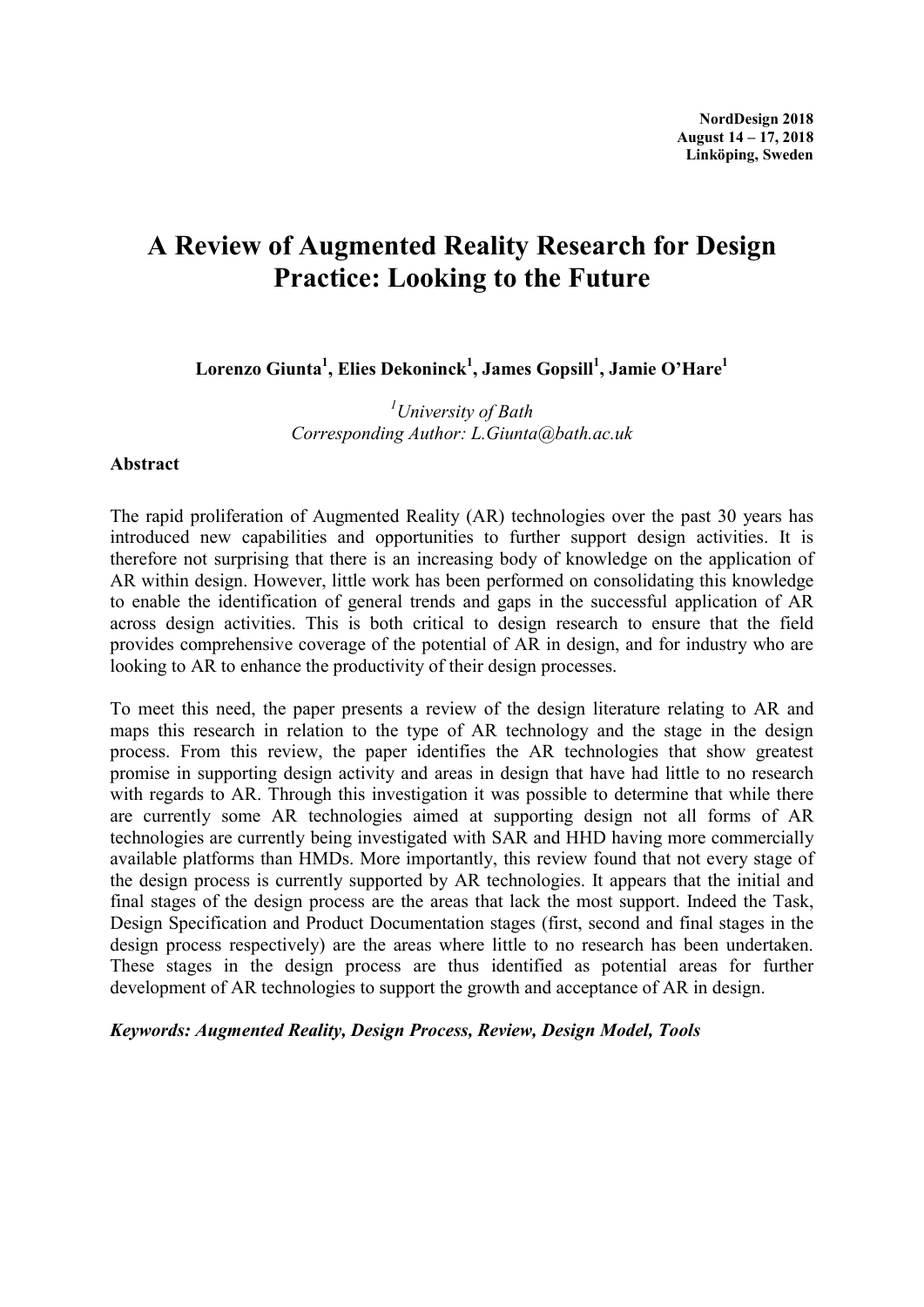# 1 Introduction

Augmented Reality (AR) exists at a mid-point between the digital and physical worlds. Whereas Virtual Reality (VR) completely immerses a user in a world that is entirely fabricated, AR superimposes digital imagery over the existing physical world "augmenting" it (Milgramand and Kishino (1994) as cited in Furht, 2011). Azuma (1997) further defines augmented reality by specifying the presence of two additional features: interactivity in realtime; and, registering in three dimensions. As such, a reflector or holographic sight would not be considered AR as, while it is a combination of digital and physical worlds it is neither interactive nor does it blend in three dimensions.

Designers have historically worked with drawings and physical models to investigate design and communicate their ideas (Sass & Oxman, 2006). Physical models, while time consuming and expensive to create, can give a very good idea of the final result by capturing complex details. Conversely digital design tools can make it much simpler to make modifications and reuse existing models. However digital models lack in realism (Ishii et al., 2004). It becomes apparent that being able to bridge the gap between physical and digital worlds, as is done with AR, could carry considerable benefits.

Therefore, this paper aims to:

- 1. relate existing studies into AR technologies to design practice;
- 2. identify areas where major technological development has occurred; and,
- 3. identify areas that may benefit from additional research.

To achieve this goal, this paper defines both the categories of AR technology (Section 2) and stages of the design process (Section 3) used in the mapping exercise. This is followed by the literature review methodology used to collect and analyse relevant papers(Section 4). The results of the review and mapping exercise is presented in Section 5 and discussed in Section 6. The paper then concludes with the key findings and trends for future AR design research.

# 2 Categorising AR Technologies

Van Krevelen and Poelman (2010) provide a clear categorisation of AR technologies dividing the field into three major categories. These categories are distinguished from one another by the display technology used to overlay augmented reality onto the physical world. Peddie (2017) similarly discusses an extended taxonomy for augmented reality devices primarily focusing on whether the technology is worn and its technology readiness level. Padzensky (cited in Peddie, 2017) also provides a taxonomy that is based on types of technologies used to achieve AR. This second categorization closely resembles the one provided by van Krevelen and Poelman (2010), especially in its top level division into three major categories.

The categorization used by van Krevelen and Poelman (2010) was selected for this study due to the clear subdivision of the technology based on the method of displaying information, which provides an objective measure that the literature can be mapped to reliably. Figure 1 provides an illustration of the van Krevelen and Poelman (2010) categorization of AR based on the relative position of the technology to the user. The three main categories are: Hand-Held Displays (HHD), Head-Mounted Displays (HMD) and Spatial Augmented Reality (SAR). These are further subdivided based on the type of technology used to achieve AR as shown in Figure 1. Similar technologies, such as projectors, may be used to achieve AR in different configurations.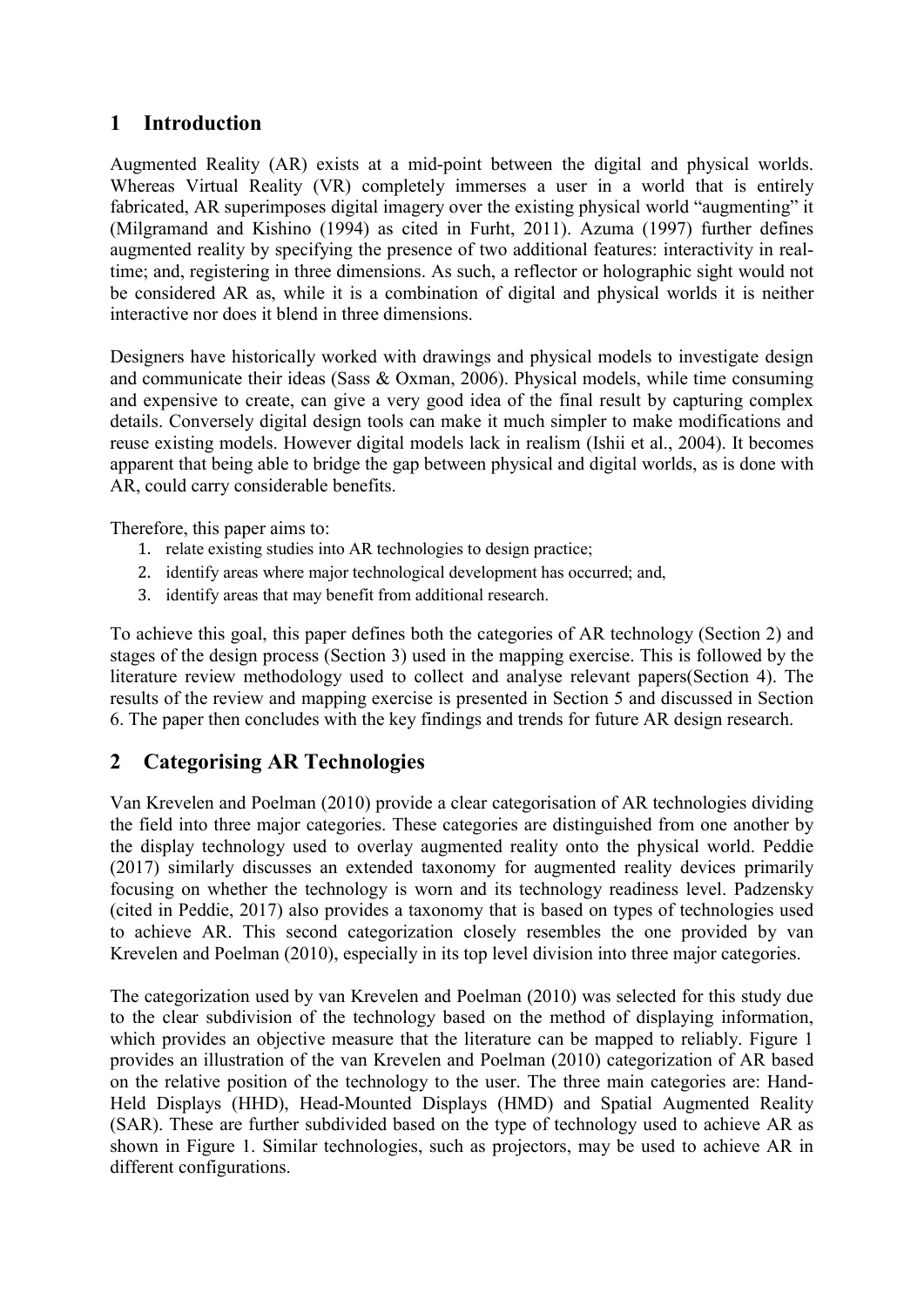



#### 2.1 Handheld

Hand-Held Devices (HHD) are one of the most common methods for implementing AR due to the ubiquitous nature of smartphone and tablets - they provide a simple, low-cost platform for AR. HHD can be divided into separate subcategories based on how the software creates and overlays digital images onto the physical world. The nature of the HHD's means that the AR is only visible through the device itself, which acts as a window into an augmented dimension and thus requires users to constantly hold up the device to avoid breaking the illusion.

One of the most common methods of achieving this overlay is through the use of visual markers, either QR codes or other visible markings on the objects that are to be augmented. The placement of irregularly shaped and spaced markers breaks-up the otherwise regular surface of the object. One work-around for this is the use of image recognition to detect whole objects. While this eliminates the reliance on foreign markings it adds the difficulty of implementing computer vision into the system but has found use in assembly and maintenance (e.g. Patent 9,448,758 (2012) shown in Table 1).

Another method that has found success is through location-based tracking. Most commonly used in outdoor settings this approach to AR relies on mapping the location of users and then presenting them with images based on their current position. An example of this is Pokémon Go (Table 1).

#### 2.2 Head-Mounted Displays

While there are various technological solutions for wearable AR, Head Mounted Displays (HMDs) can be considered the most developed and available. There are various approaches to HMDs namely: Projection, Retinal, Optical, and Video. In the case of projection, AR is achieved by essentially strapping one or more projectors to the user's head. These projectors then project a digital overlay onto the physical world that is being looked at by the user. Retinal HMDs on the other hand project directly into the user's eyes. By doing so they mix incoming light from the physical world with the light of the projectors this gives the illusion that the digital world has overlaid or replaced parts of the real world.

Optical HMDs instead, function by having a set of semi-transparent screens placed before the user's eyes. Digital images can be projected onto these screens which, due to their semi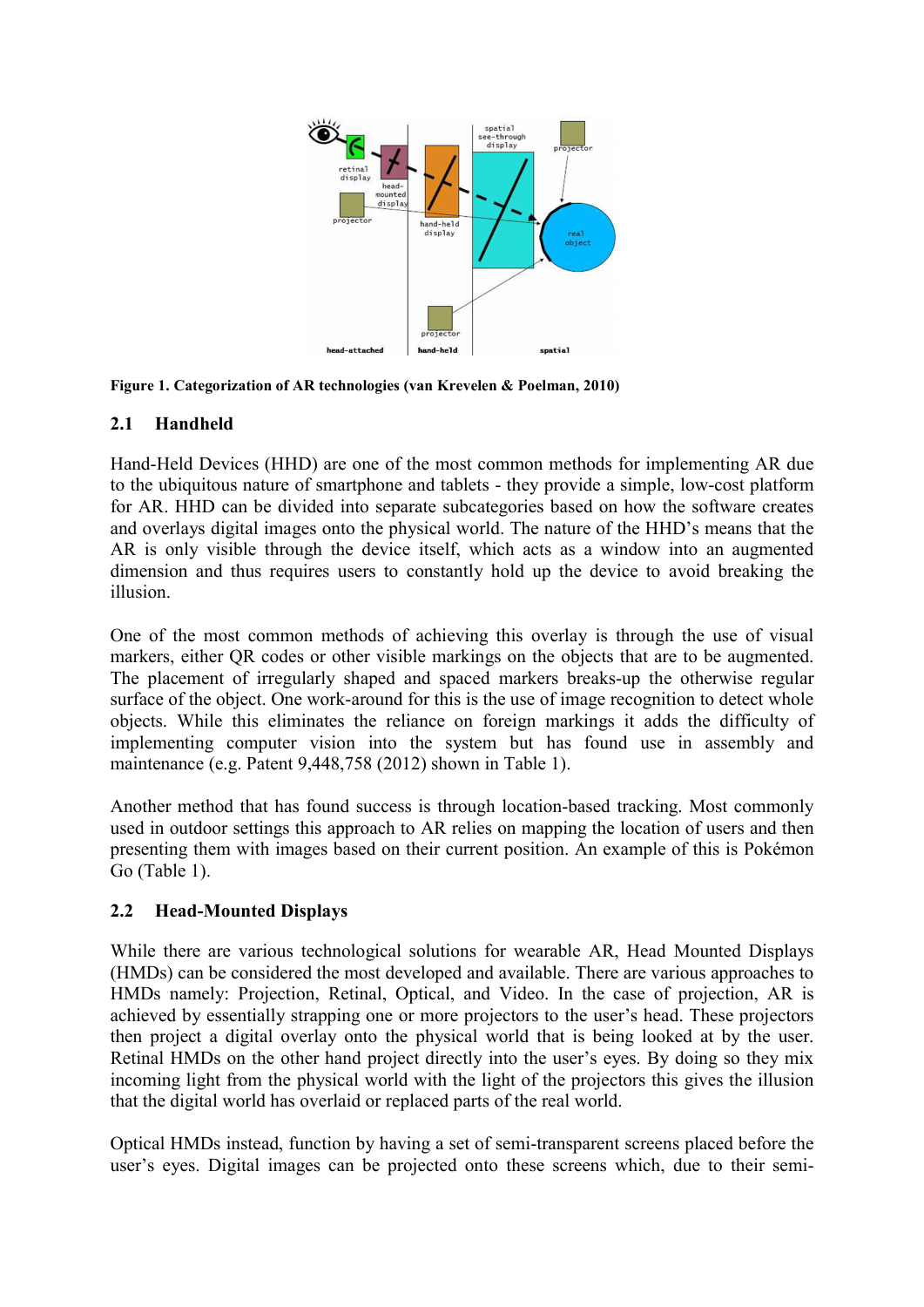transparent nature, will blend them with the incoming light from the user's surroundings. Video HMDs are very similar in function to virtual reality headsets. Like virtual reality headsets, they only transmit digital images by way of a screen. However, where virtual reality means that what the user sees is entirely generated by a computer, in video AR users still see their surroundings as a form of live video feed. AR comes into play when parts of the visuals shown to the user are modified to intersect a digital reality with the physical one.

Commercially available tools include Microsoft's Hololens, LusoVU's Eyespeak, and Google's Google Glass shown in Table 1 (Peddie, 2017). It must be noted that Google Glass has been relaunched (Savov, 2017) after a less than stellar initial launch demonstrating that companies remain convinced of the potential of the technology. The continued development of new devices shows that the technology is still relatively immature and that a dominant design has not yet been established in the market.

### 2.3 Spatial Augmented Reality

Unlike HHDs or HMDs whose definitions are based on how the technology is positioned in relation to the user, Spatial Augmented Reality (SAR) is defined by the overlay of digital images over a specific physical area. This is achieved either through video, projection, or holographic/optical displays. Video SAR is the superposition of digital images onto a video feed of the real world. This implementation is one of the most ubiquitous forms of AR currently in use. For example, sporting events often overlay important information, such as score, time remaining, names of people, etc. onto a live feed of a match. Whilst, Cave Automatic Virtual Environment (more commonly known by the recursive acronym CAVE) is a platform that allows for more immersive and interactive setups, such as those found in simulators (Peddie, 2017). SPARK (Spatial Augmented Reality as a Key for Co-Creativity) is a further platform that enables the projection of additional features onto physical surfaces to support the development of marketing material (Caruso et al., 2016). These are all examples of Projective SAR.

Another sub-category of SAR is optical SAR, which relies on projecting digital images not onto physical objects but rather onto a semi-transparent material. This partially reflective layer allows users to see objects beyond it as well as any digital images that have been projected. This type of technology has long been used in head-up displays and has more recently been implemented in a number of music performances to allow dead musicians to "play" in live performances (Peddie, 2017).

SAR has found less direct commercial applications from specific companies despite having been the subject of various research projects and studies (Bimber & Raskar, 2005). Unlike HMDs, custom hardware is rarely necessary and off-the-shelf components are often used to put together an SAR system. Although no custom hardware is required, SAR typically requires extensive preparation and setup to ensure that it works effectively. This is potentially a block in the commercial development of SAR platforms and makes them less attractive to potential consumers (Park et al., 2015).

#### 2.4 Summary

In summary, using the categorization provided by van Krevelen and Poelman (2010) it was possible to investigate some of the currently available technologies currently on the market as summarized in Table 1. As can be seen there are multiple commercial offerings currently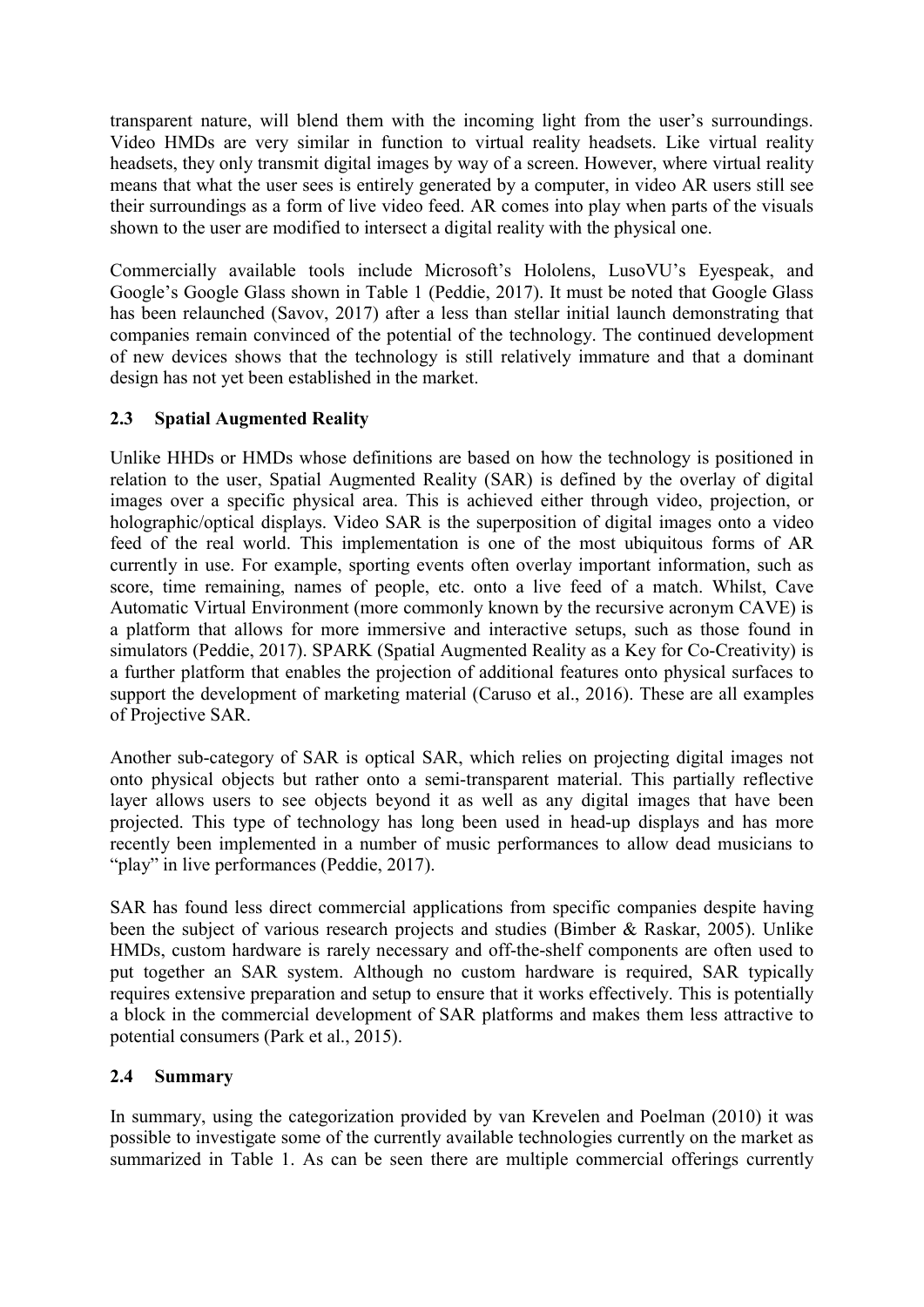available in all the major categories, however head-worn solutions seem to have predominately focused on optical technologies.

|         | <b>AR Technologies</b>                                                                                |       |            |                                                                         |                                  |                                         |                                     |  |  |  |  |  |
|---------|-------------------------------------------------------------------------------------------------------|-------|------------|-------------------------------------------------------------------------|----------------------------------|-----------------------------------------|-------------------------------------|--|--|--|--|--|
|         | <b>Head-Worn</b>                                                                                      |       |            | Handheld                                                                |                                  | <b>Spatial</b>                          |                                     |  |  |  |  |  |
| Retinal | Optical                                                                                               | Video | Projective | All                                                                     | Video                            | Optical                                 | Projective                          |  |  |  |  |  |
|         | Hololens<br>(Microsoft, 2018)<br>Google Glass<br>(Savov, 2017).<br>Eyespeak<br>(LusoVU-USA,<br>2014). |       |            | Patent<br>(9,448,758,<br>2012)<br>Pokémon Go<br>(Niantic Inc.,<br>2018) | <b>CAVE</b><br>(Peddie,<br>2017) | Holographic<br>setups (Peddie,<br>2017) | SPARK -<br>(Caruso et al.,<br>2016) |  |  |  |  |  |

### 3 Classifying the Design Process

For the purpose of this review it was necessary to identify a generic design process model to allow the mapping of AR design studies. Various models for understanding the design process have been proposed and, while the models share similarities, they often differ in the granularity of their analysis of design. Lawson (2005) for example proposes an abstract interpretation showing design as a complex mental process whilst Pahl et al. (2007) present a detailed design planning process. The Pahl and Beitz model is subdivided into six steps or stages that are interconnected, not just linearly but allow for an iterative approach where, should requirements change, or a solution begin to seem unsuitable, designers can return to an earlier stage. The six steps identified are: Task, Design Specification, Concept, Preliminary Layout, Definitive Layout, and Product Documentation.

Pahl et al.'s (2007) model was chosen for use in this review due to its more expansive nature and clear definitions of the various stages of the design process. This allows for better placement of the AR technologies into the design process phases. Furthermore, the reference has a large number of citations and is widely accepted in the research community.

# 4 Literature Review Methodology

The review identified relevant papers through Google Scholar searches into AR and AR for design. Google Scholar was chosen due to its independent nature from major publishing houses as well as its ability to link to commercial material which enabled the identification of existing technologies currently on the market. Related articles were also queried to collect an initial set of papers. These papers were then placed within the matrix. Search terms included keywords "Design, Mixed Reality, Augmented Reality, Assembly, and Creativity". Only results listed on the first page were taken into consideration. Where empty cells were still present a second search was conducted in an attempt to identify any additional papers that may have been overlooked in the original search. This second search looked at the first two pages of results. Search terms used for this second search revolved around combining the AR technology with the design process phase. In both cases not all papers that were listed as results by Google Scholar were included in the matrix as some papers might mention either design or AR but not in depth or not have it as the focus of the paper.

The references collected were then coded in terms of the technology used and the stage in the design process. Understanding where the reference could be used to support the design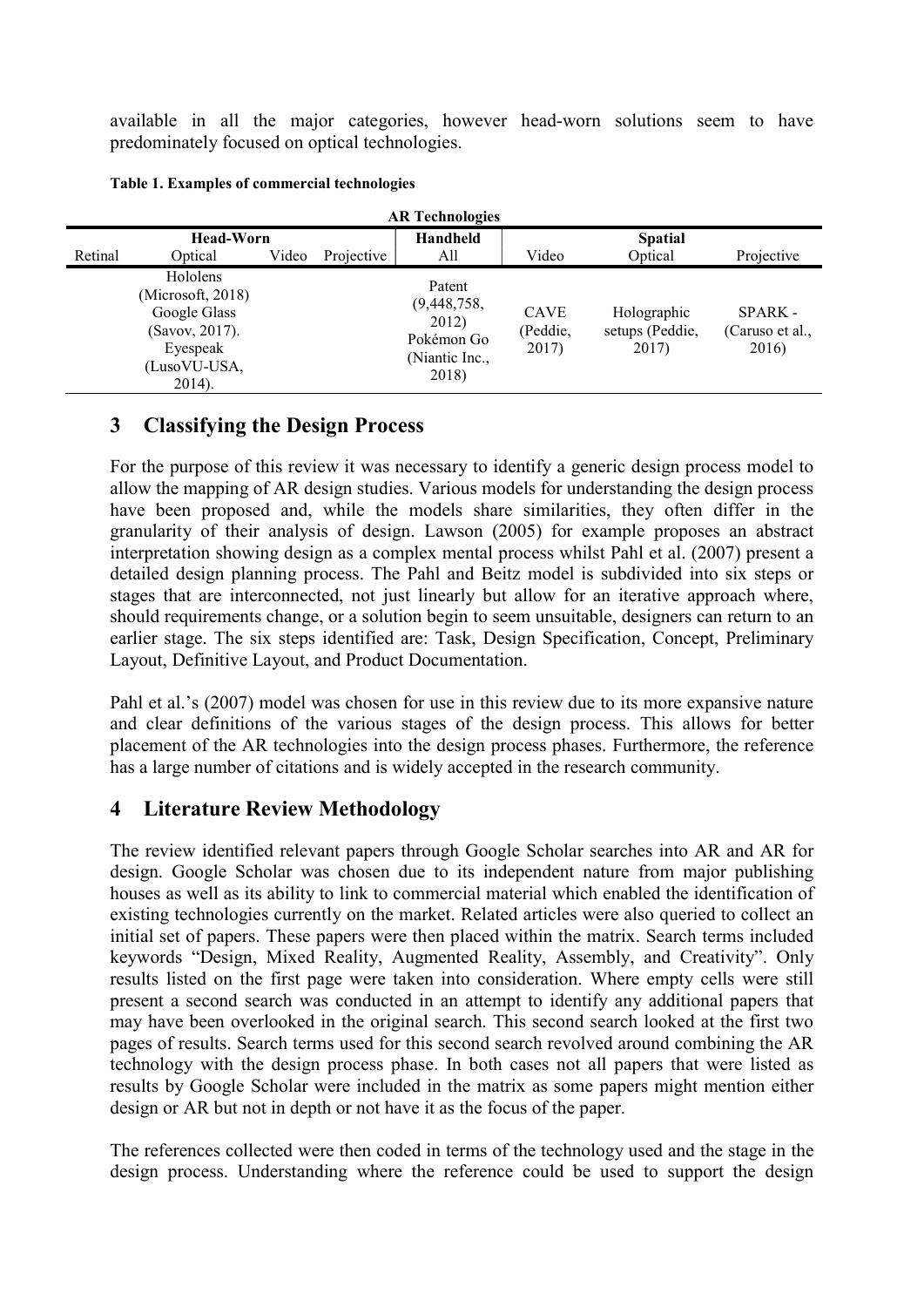process was the more complex of the two tasks. In the event that the reference explicitly stated how the technology could be used to support the design process, the categorization provided by the authors was used. However, many of the references identified tended to showcase the technology more and focus less on potential applications. Furthermore, simply because a reference failed to mention a potential design application, choosing instead to focus on other fields, did not mean that it could not be used for design purposes as well. In the interest of clarity and transparency each reference used has been provided with a brief summary to better understand the logic behind the categorization into a specific design process stage in addition to describing the original intended purpose should it not have been originally intended for design. It is important to note that some references have a one-tomany-relationship with the stages of the design process.

### 5 Results

The review resulted in 21 papers being identified and Table 2 lists the papers that have been compiled for the mapping exercise. The summaries give a brief explanation of the research conducted within each resource. This provides a basic understanding of the reasoning behind the categorization of each resource both for the type of technology used as well as the design process stage(s).

| Reference                     | AR                | Summary                                                                                                                                                               |
|-------------------------------|-------------------|-----------------------------------------------------------------------------------------------------------------------------------------------------------------------|
|                               | <b>Technology</b> |                                                                                                                                                                       |
| (Ong,<br>Zhang,               | Head-worn:        | Review of different AR technologies. Analyses technologies for design review,                                                                                         |
| Shen,<br>& Nee,               | Optical           | manufacturing and robot programming. Of particular interest is the design review                                                                                      |
| 2011)                         |                   | section which matches the Definitive Layout stage through the use of Optical HMD.                                                                                     |
| (Tawara, 2011)                | Head-worn:        | Development of a system for visualization of CT/MRI scan data allowing users to                                                                                       |
|                               | Video             | manipulate 3D models and see cross sections. Also allows for manipulation of 3D                                                                                       |
|                               |                   | models in real time. Such a system could be used for either Concept or Preliminary                                                                                    |
|                               |                   | Layout stages.                                                                                                                                                        |
| (Kaufmann $\&$                | Head-worn:        | Development of a 3D modelling environment for use in teaching. Two technologies                                                                                       |
| <b>Csisinko</b> , 2011)       | Video<br>&        | are investigated: both an optical and a video HMD. Use of a primitive shapes and                                                                                      |
|                               | Optical           | basic implementation of geometry as well as simple mechanics suits the Concept                                                                                        |
|                               | Head-worn:        | stage as it allows for a simplification and subsequent analysis of the problem.<br>Overview of prototypes of AR technologies currently in use or under development in |
| (Ma,<br>Fan,<br>Gausemeier, & | Video<br>&        | industry. Use scenarios include AR as an aid in assembly of components and as a                                                                                       |
| Grafe, 2011)                  | Optical           | prototyping tool to explore layouts.                                                                                                                                  |
| (Poh,<br>Nee,                 | Head-worn:        | Discussion of a potential architecture for the development of an AR based CAD                                                                                         |
| Youcef-Toumi,                 | Video             | system. Use of markers for drawing and measuring in digital space. Preliminary                                                                                        |
| & Ong, 2005)                  |                   | Layout stage.                                                                                                                                                         |
| (Valentini,                   | Head-worn:        | Manipulation and interactive assembly of virtual objects through the use of AR                                                                                        |
| 2009)                         | Video             | headset and gloves to detect hand movement. Virtual assembly of basic parts and                                                                                       |
|                               |                   | simple manipulation of objects indicate function at the Preliminary Layout Stage.                                                                                     |
| (J. Park, 2008)               | Head-worn:        | CAD visualization system for the setup and assembly of models. Smaller models can                                                                                     |
|                               | Video             | be manipulated and modified as well as reassembled. Preliminary Layout Stage.                                                                                         |
| (Radkowski &                  | Head-worn:        | A setup for realistic lighting and colour rendering for CAD models in AR. Due to the                                                                                  |
| Linnemann,                    | Video             | fine detail finishing this appears to fall under Definitive Layout.                                                                                                   |
| 2009)                         |                   |                                                                                                                                                                       |
| (Hua,<br>Brown,               | Head-worn:        | A review of projective HMDs showcasing different technologies available for                                                                                           |
| & Zhang, 2011)                | Projective        | development as well as potential applications. Majority of applications suggested are                                                                                 |
|                               |                   | for visualization or basic manipulation of objects suggesting suitability for a                                                                                       |
|                               |                   | Preliminary Layout stage.                                                                                                                                             |
| Sharlin,<br>(Xin,             | Handheld          | 3D sketching interface for portable tablet PCs. Markers are used to define a sketch                                                                                   |
| & Sousa, 2008)                |                   | space which is then drawn in through the tablet interface by the user. The basic                                                                                      |
|                               |                   | designs being generated and the creation of working principles suggests that this                                                                                     |

Table 2. Brief overview of references used in creation of comparison matrix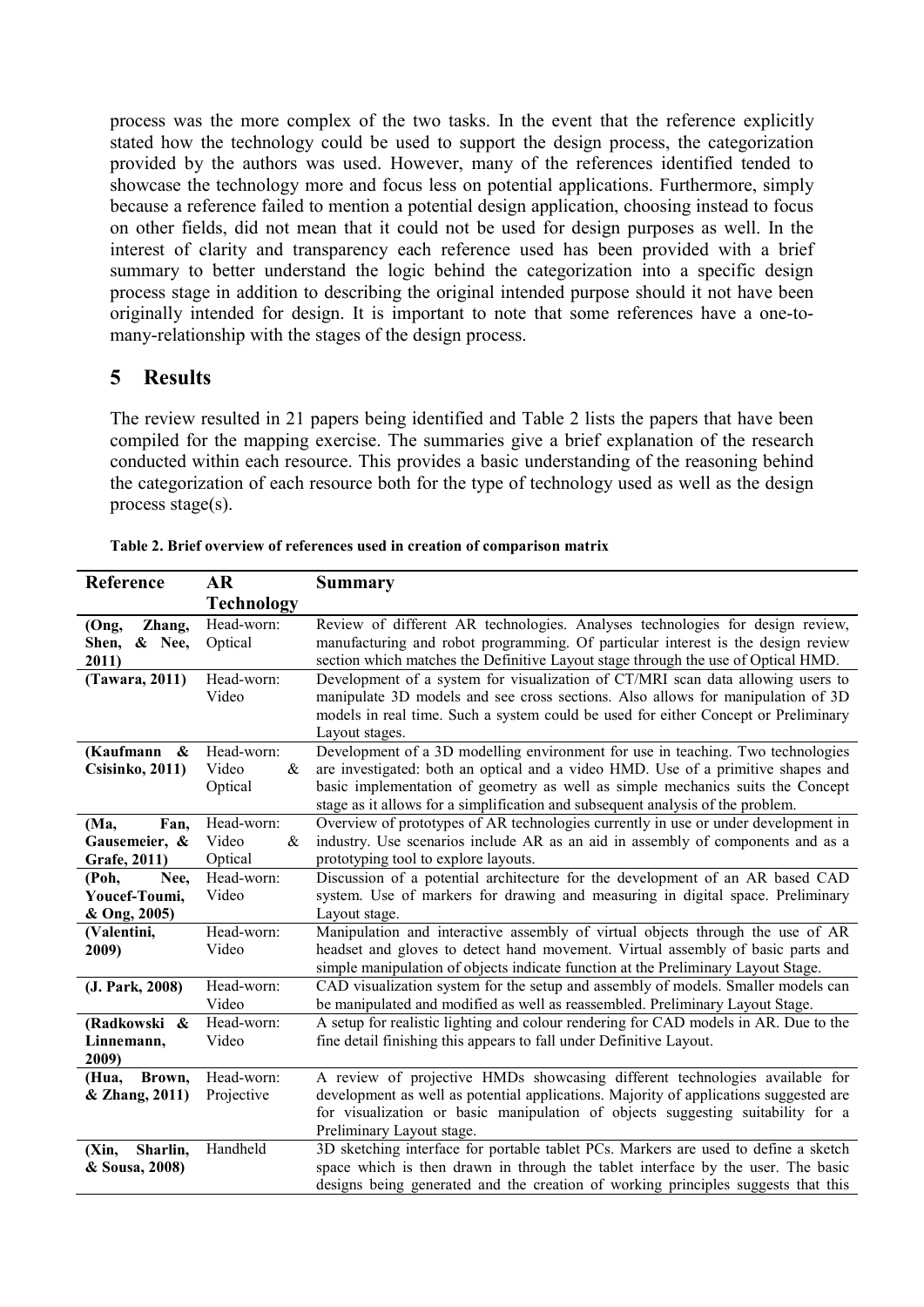|                                       |                        | application would be best suited for the Concept or Preliminary Layout stages                                                                                            |
|---------------------------------------|------------------------|--------------------------------------------------------------------------------------------------------------------------------------------------------------------------|
|                                       |                        | depending on the specific use made by the designer.                                                                                                                      |
| (Liestøl, 2011)                       | Handheld               | Analysis of situated simulations as a method for displaying architectural buildings.                                                                                     |
|                                       |                        | Used to simulate and visualize ancient structures in their historical locations where                                                                                    |
|                                       |                        | otherwise only ruins can be seen. Low modifiability with high degree of accuracy in<br>representation makes this application best suited to Definitive Layout stage.     |
|                                       | Handheld               | Development of MARTI (Mobile Augmented Reality Tool for Industry) platform                                                                                               |
| (Stutzman,<br>Nilsen,                 |                        | developed specifically for mass market use in industrial settings. MARTI is designed                                                                                     |
| Broderick,<br>&                       |                        | for aid in assembly and setup of machinery as well as other fine tuning aspects as the                                                                                   |
| <b>Neubert, 2009)</b>                 |                        | user input is less required and the system is more geared towards giving instructions.                                                                                   |
|                                       |                        | This makes the system best suited for Definitive Layout as well as Product                                                                                               |
|                                       |                        | Documentation.                                                                                                                                                           |
| Ong,<br>(Zhang,                       | Handheld               | Virtual panel for the visualization of CNC machining pathways. The system is geared                                                                                      |
| & Nee, 2010)                          |                        | towards assisting users follow specific pathways for machining. This makes it most                                                                                       |
|                                       |                        | suited for the Definitive Layout stage.                                                                                                                                  |
| (Smparounis,                          | Spatial: Video         | Virtual and Augmented Reality tool for collaborative design. The AR part consist of                                                                                      |
| Mavrikios,                            |                        | both an online and offline interface that permits the visualization of a room wherein                                                                                    |
| Pappas,<br>&                          |                        | designers can make changes collaboratively to the layout by moving set pieces                                                                                            |
| Xanthakis,                            |                        | around. Preliminary Layout stage.                                                                                                                                        |
| 2007)                                 |                        |                                                                                                                                                                          |
| (Marner et al.,                       | Spatial:               | Discussion of how SAR can be applied to Design Specification, Concept, Preliminary                                                                                       |
| 2011)                                 | Projection             | Layout and Definitive Layout stages of the design process. Various techniques for                                                                                        |
|                                       |                        | SAR and potential applications, both present and future are described here including                                                                                     |
|                                       |                        | how SAR can be implemented without having to rely on a pre-existing physical                                                                                             |
|                                       |                        | model.                                                                                                                                                                   |
| (Marner,                              | Spatial:<br>Projection | SAR applied to user interface and finishing design. Due to the nature of SAR a semi-<br>final physical model for projection is required. As such this is best suited for |
| Thomas,<br>&<br><b>Sandor</b> , 2009) |                        | Preliminary and Definitive Layout stages.                                                                                                                                |
| (Löchtefeld,                          | Head-worn:             | Investigation of how pico-projectors may be used to develop new applications for                                                                                         |
| Krüger,<br>&                          | Projection             | SAR and head-worn projection systems. A number of potential applications, from                                                                                           |
| Rohs, 2011)                           | Spatial:               | games to map design and augmentation are suggested as potential avenues for                                                                                              |
|                                       | Projection             | exploitation of the technology. Due to the relative simplistic nature of the                                                                                             |
|                                       |                        | augmentation and the ability to present sketches and render them interactive this                                                                                        |
|                                       |                        | seems best suited for the Concept stage.                                                                                                                                 |
| (Marner<br>&                          | Spatial:               | Presentation of a new technique for real-time simultaneous modelling of both                                                                                             |
| <b>Thomas, 2010)</b>                  | Projection             | physical and digital worlds. Use of foam physical prototypes with projection that can                                                                                    |
|                                       |                        | be cut and modified as guided by the projection for additional flexibility. This                                                                                         |
|                                       |                        | supports the Concept stage in the design process.                                                                                                                        |
| (Israel, Wiese,                       | Spatial:               | An investigation of how CAVE can be used to combine 2D and 3D sketching for                                                                                              |
| Mateescu,                             | Projection             | designers in the Concept stage.                                                                                                                                          |
| Zöllner,<br>&                         |                        |                                                                                                                                                                          |
| <b>Stark, 2009)</b>                   |                        |                                                                                                                                                                          |
| (Calife,                              | Spatial:               | Discussion on the creation of Robot Arena, an AR platform to aid in the development                                                                                      |
| Bernardes,<br>&                       | Projection             | of games in combination with existing physical robot models. Useful for Preliminary                                                                                      |
| Tori, 2009)                           |                        | stage design as it allows or setup and organization of initial concepts.                                                                                                 |
| &<br>(Irlitti                         | Spatial:               | Discussion of how new techniques can be used for constraint driven design using<br>SAR resulting in the creation of a prototype, named SARventor. This approach to       |
| Itzstein, 2013)                       | Projection             | SAR best suits the Definitive Layout stage.                                                                                                                              |
|                                       |                        |                                                                                                                                                                          |

|         |  |         |      | <b>Design Process Stages</b> |                 |             |                       |               |       |  |
|---------|--|---------|------|------------------------------|-----------------|-------------|-----------------------|---------------|-------|--|
|         |  |         | Task | Design                       | Concept         | Preliminary | Definitive Layout     | Product       | Total |  |
|         |  |         |      | Specification                |                 | Lavout      |                       | Documentation |       |  |
| $\cdot$ |  | Retinal |      |                              |                 |             |                       |               |       |  |
| rechn   |  | Optical |      |                              | (Kaufmann &     |             | (Ong et al., $2011$ ) |               |       |  |
|         |  |         |      |                              | Csisinko, 2011) |             | (Ma et al., 2011)     |               |       |  |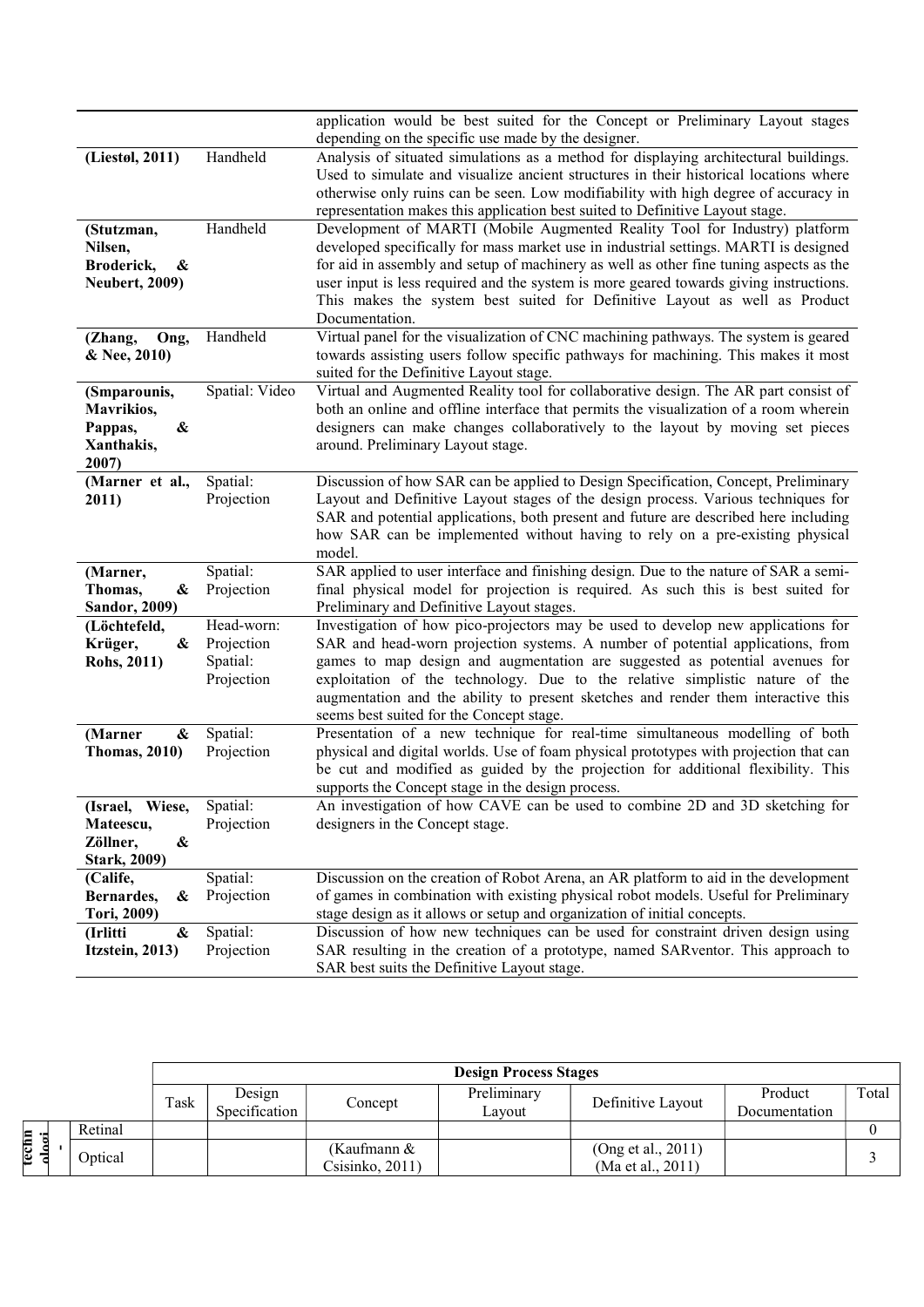|          | Video      |          | (Tawara,<br>2011)           | (Kaufmann &<br>Csisinko, 2011)                                                                                       | (Poh et al., 2005)<br>(Valentini, 2009)<br>(J. Park, 2008)                       | (Radkowski &<br>Linnemann, 2009)                                                   |                            | 7        |
|----------|------------|----------|-----------------------------|----------------------------------------------------------------------------------------------------------------------|----------------------------------------------------------------------------------|------------------------------------------------------------------------------------|----------------------------|----------|
|          | Projective |          |                             | (Löchtefeld et al.,<br>2011)                                                                                         | (Ma et al., 2011)<br>(Hua et al., 2011)                                          |                                                                                    |                            | 2        |
| Handheld | All        |          |                             | (Xin et al., 2008)                                                                                                   | (Xin et al., 2008)                                                               | (Liestøl, 2011)<br>(Stutzman et al.,<br>2009)<br>(Zhang et al., 2010)              | (Stutzman et al.,<br>2009) | 6        |
|          | Video      |          |                             |                                                                                                                      | (Smparounis et<br>al., 2007)                                                     |                                                                                    |                            | 1        |
|          | Optical    |          |                             |                                                                                                                      |                                                                                  |                                                                                    |                            | $\Omega$ |
| Spatial  | Projective |          | (Marner et<br>al., $2011$ ) | (Löchtefeld et al.,<br>2011)<br>(Marner et al.,<br>2011)<br>(Marner $&$<br>Thomas, 2010)<br>(Israel et al.,<br>2009) | (Marner et al.,<br>2011)<br>(Calife et al.,<br>2009)<br>(Marner et al.,<br>2009) | (Marner et al., $2011$ )<br>(Irlitti & Itzstein,<br>2013)<br>(Marner et al., 2009) |                            | 11       |
|          | Total      | $\theta$ | 2                           | 8                                                                                                                    | 10                                                                               | 9                                                                                  |                            |          |

Table 3 presents the comparison matrix generated using the sources from Table 2. It shows where each specific research output might contribute to the design process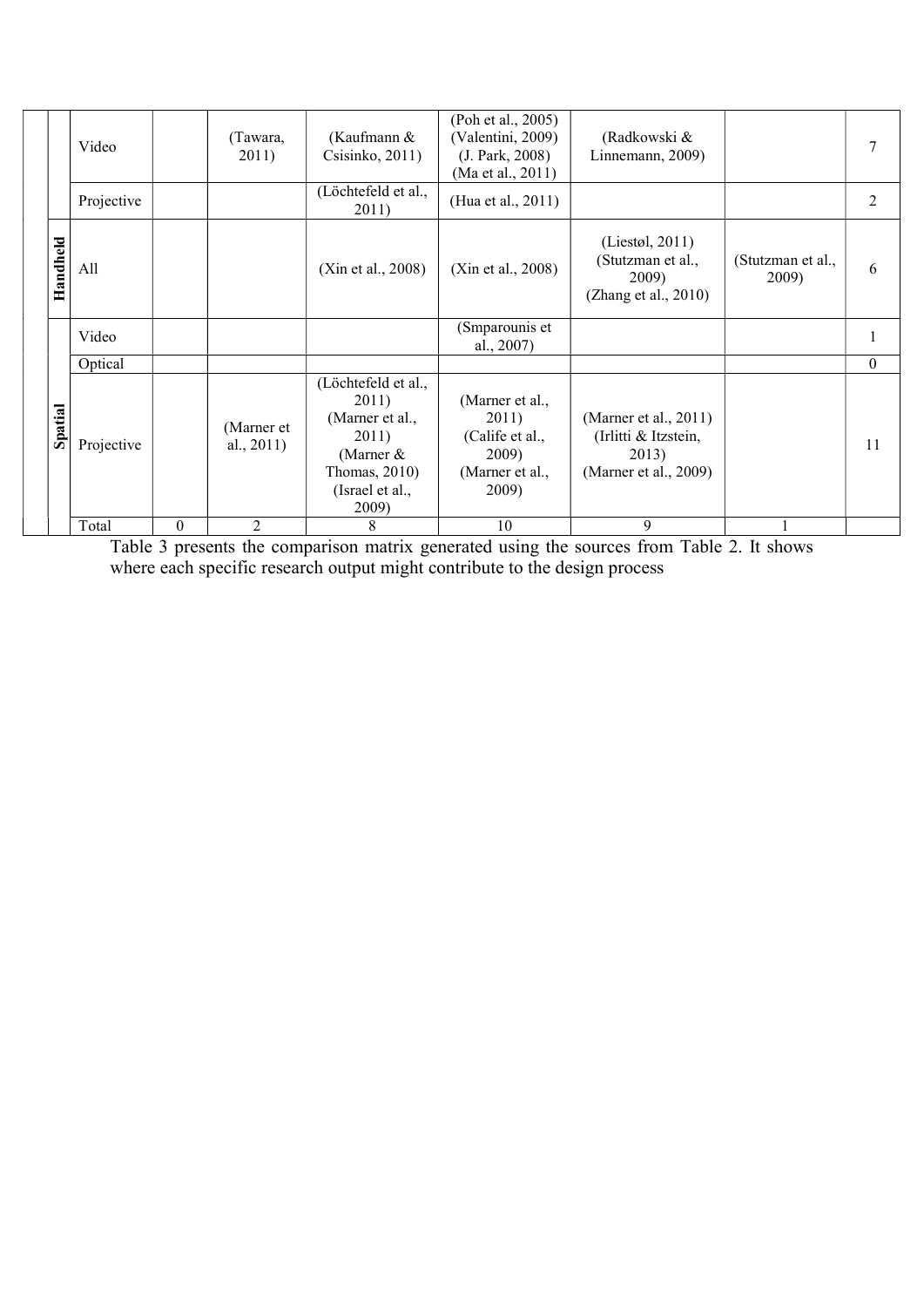#### Table 3. Comparison matrix

|                        |           |            |          |                          |                                                                                                                    | <b>Design Process Stages</b>                                                     |                                                                                 |                            |              |
|------------------------|-----------|------------|----------|--------------------------|--------------------------------------------------------------------------------------------------------------------|----------------------------------------------------------------------------------|---------------------------------------------------------------------------------|----------------------------|--------------|
|                        |           |            | Task     | Design<br>Specification  | Concept                                                                                                            | Preliminary<br>Layout                                                            | Definitive Layout                                                               | Product<br>Documentation   | Total        |
|                        |           | Retinal    |          |                          |                                                                                                                    |                                                                                  |                                                                                 |                            | $\mathbf{0}$ |
|                        |           | Optical    |          |                          | (Kaufmann &<br>Csisinko, 2011)                                                                                     |                                                                                  | (Ong et al., 2011)<br>(Ma et al., 2011)                                         |                            | 3            |
|                        | Head-worn | Video      |          | (Tawara,<br>2011)        | (Kaufmann &<br>Csisinko, 2011)                                                                                     | (Poh et al., 2005)<br>(Valentini, 2009)<br>(J. Park, 2008)<br>(Ma et al., 2011)  | (Radkowski &<br>Linnemann, 2009)                                                |                            | 7            |
|                        |           | Projective |          |                          | (Löchtefeld et al.,<br>2011)                                                                                       | (Hua et al., 2011)                                                               |                                                                                 |                            | 2            |
| <b>AR</b> technologies | Handheld  | All        |          |                          | (Xin et al., 2008)                                                                                                 | (Xin et al., 2008)                                                               | (Liestøl, 2011)<br>(Stutzman et al.,<br>2009)<br>(Zhang et al., 2010)           | (Stutzman et al.,<br>2009) | 6            |
|                        |           | Video      |          |                          |                                                                                                                    | (Smparounis et<br>al., 2007)                                                     |                                                                                 |                            | 1            |
|                        |           | Optical    |          |                          |                                                                                                                    |                                                                                  |                                                                                 |                            | $\theta$     |
|                        | Spatial   | Projective |          | (Marner et<br>al., 2011) | (Löchtefeld et al.,<br>2011)<br>(Marner et al.,<br>2011)<br>(Marner &<br>Thomas, 2010)<br>(Israel et al.,<br>2009) | (Marner et al.,<br>2011)<br>(Calife et al.,<br>2009)<br>(Marner et al.,<br>2009) | (Marner et al., 2011)<br>(Irlitti & Itzstein,<br>2013)<br>(Marner et al., 2009) |                            | 11           |
|                        |           | Total      | $\theta$ | $\overline{2}$           | 8                                                                                                                  | 10                                                                               | 9                                                                               |                            |              |

### From

|                        |           |            |      |                             |                                | <b>Design Process Stages</b>                                                    |                                                                          |                            |                |
|------------------------|-----------|------------|------|-----------------------------|--------------------------------|---------------------------------------------------------------------------------|--------------------------------------------------------------------------|----------------------------|----------------|
|                        |           |            | Task | Design<br>Specification     | Concept                        | Preliminary<br>Layout                                                           | Definitive Layout                                                        | Product<br>Documentation   | Total          |
|                        |           | Retinal    |      |                             |                                |                                                                                 |                                                                          |                            | $\theta$       |
|                        |           | Optical    |      |                             | (Kaufmann &<br>Csisinko, 2011) |                                                                                 | (Ong et al., 2011)<br>(Ma et al., 2011)                                  |                            | 3              |
| <b>AR</b> technologies | Head-worn | Video      |      | (Tawara,<br>2011)           | (Kaufmann &<br>Csisinko, 2011) | (Poh et al., 2005)<br>(Valentini, 2009)<br>(J. Park, 2008)<br>(Ma et al., 2011) | (Radkowski &<br>Linnemann, 2009)                                         |                            | 7              |
|                        |           | Projective |      |                             | (Löchtefeld et al.,<br>2011)   | (Hua et al., 2011)                                                              |                                                                          |                            | $\overline{2}$ |
|                        | Handheld  | All        |      |                             | (Xin et al., 2008)             | (Xin et al., 2008)                                                              | (Liestøl, 2011)<br>(Stutzman et al.,<br>2009)<br>(Zhang et al., $2010$ ) | (Stutzman et al.,<br>2009) | 6              |
|                        |           | Video      |      |                             |                                | (Smparounis et<br>al., 2007)                                                    |                                                                          |                            |                |
|                        | Spatial   | Optical    |      |                             |                                |                                                                                 |                                                                          |                            | $\theta$       |
|                        |           | Projective |      | (Marner et<br>al., $2011$ ) | (Löchtefeld et al.,<br>2011)   | (Marner et al.,<br>2011)                                                        | (Marner et al., $2011$ )<br>(Irlitti & Itzstein,                         |                            | 11             |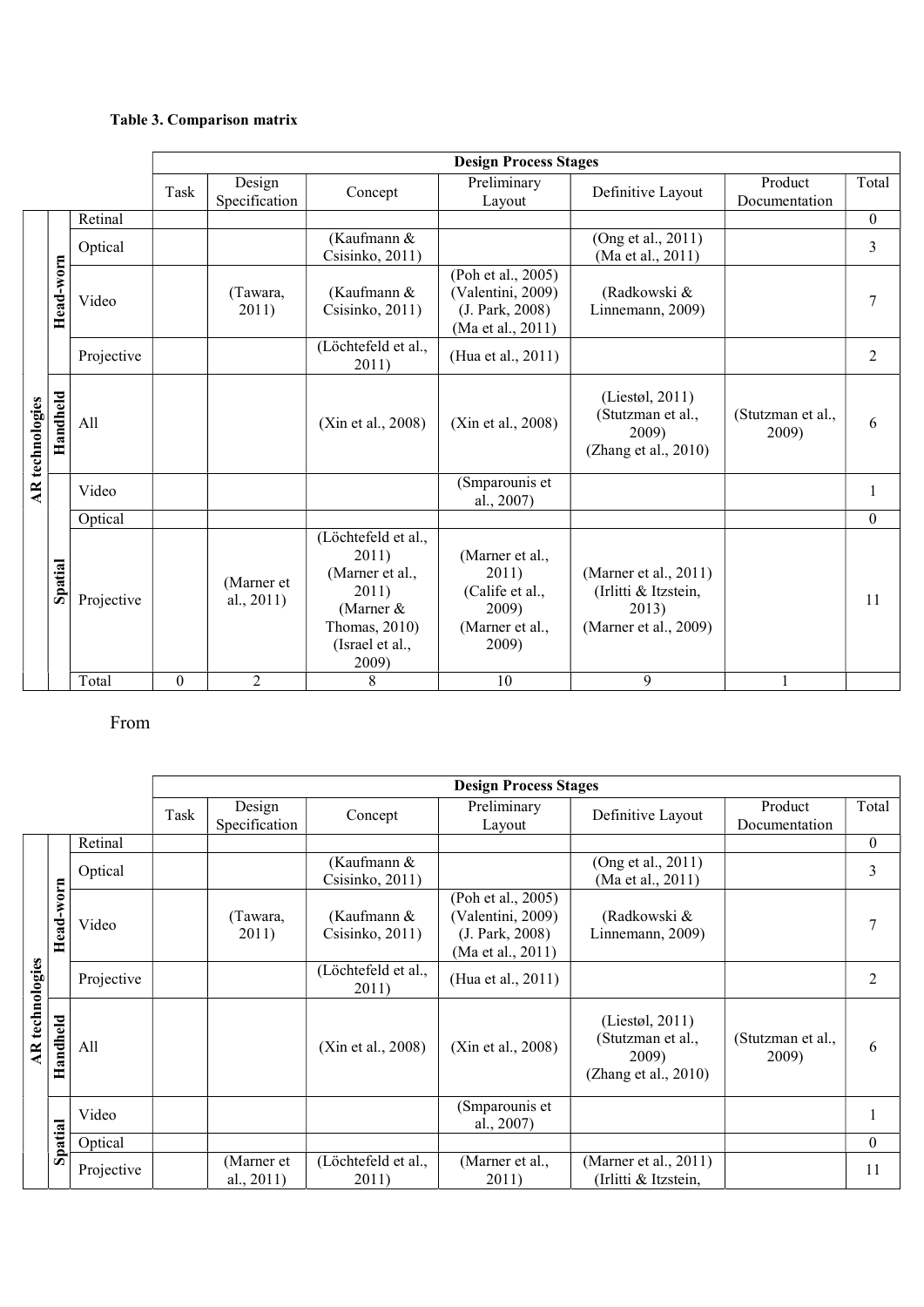|  |       |  | (Marner et al.,<br>2011)<br>(Marner $&$<br>Thomas, $2010$ )<br>(Israel et al.,<br>2009) | (Calife et al.,<br>2009)<br>(Marner et al.,<br>2009) | 2013)<br>(Marner et al., 2009) |  |
|--|-------|--|-----------------------------------------------------------------------------------------|------------------------------------------------------|--------------------------------|--|
|  | Total |  |                                                                                         | 10                                                   |                                |  |

Table 3 it is possible to see that not all stages of the design process have been supported by AR applications. The most glaring omission is the Task stage, where no sources could be identified, but also the Product Documentation and Design Specification stages with only 1 and 2 sources respectively. Additionally, Retinal Head-worn and Spatial Optical technologies seem not to have received much implementation as no sources could be identified for these technologies. It should however be noted that for the case of Spatial Optical technologies there have been implementations, as mentioned in section 2.3. However, no design applications were found in any of the papers investigated.

### 6 Discussion on the future of AR in Design

The lack of support for design process stages at the beginning and end of the design process could potentially be explained by the relative lack of perceived added benefit provided by AR. Task definition is often performed on the basis of specifications laid out by the client or technical limitations due to technology and requires less visualization to understand. Similarly, for the end of the design process the documentation is ideally performed by collating information collected over the course of the design process and while AR systems could play a role in aiding the recording of data to later be used for collating they are not strictly necessary for the collation itself. However, it could also be argued that the increase in international teams and thus the need for remote working may bring forward the need for an improvement in these fields.

Most of the technologies discussed have been used in the matrix, with the exception of Spatial Optical, and Head-worn Retinal. This is likely a result of the technological difficulties of implementing these systems (Peddie, 2017). The competition they receive from similar systems, such as Projective or Video based solutions, has also likely not helped the development of these systems. It appears that there has been a considerable body of work in the development of technologies for Concept, Preliminary Layout, and Definitive Layout stages across most technologies with Handheld, Head-worn Video and Spatial Projection seeing the largest level of investigation.

It should also be noted that many of the references investigated did not present products that were market ready. Even solutions that are supposedly prototypes in industry, such as the car layout visualization system described in Ma et al. (2011) in use by Volkswagen, or AR systems used to aid technicians during assembly (Ma et al., 2011), are prototypes that have not yet been fully integrated in the design process.

For the field of AR to advance, many of these ad-hoc solutions would have to mature into products that can be acquired and used by design professionals. Once this step is undertaken it will be possible to gauge the true impact of AR on the design process. Perhaps new methodologies will become possible thanks to the greater process efficiency made possible by the use of AR. Of particular interest is the paper by Marner and Thomas (2010) wherein a new system for SAR is proposed that allows the modification of the physical prototype as well as the virtual one. This would help defeat the major drawback of AR platforms when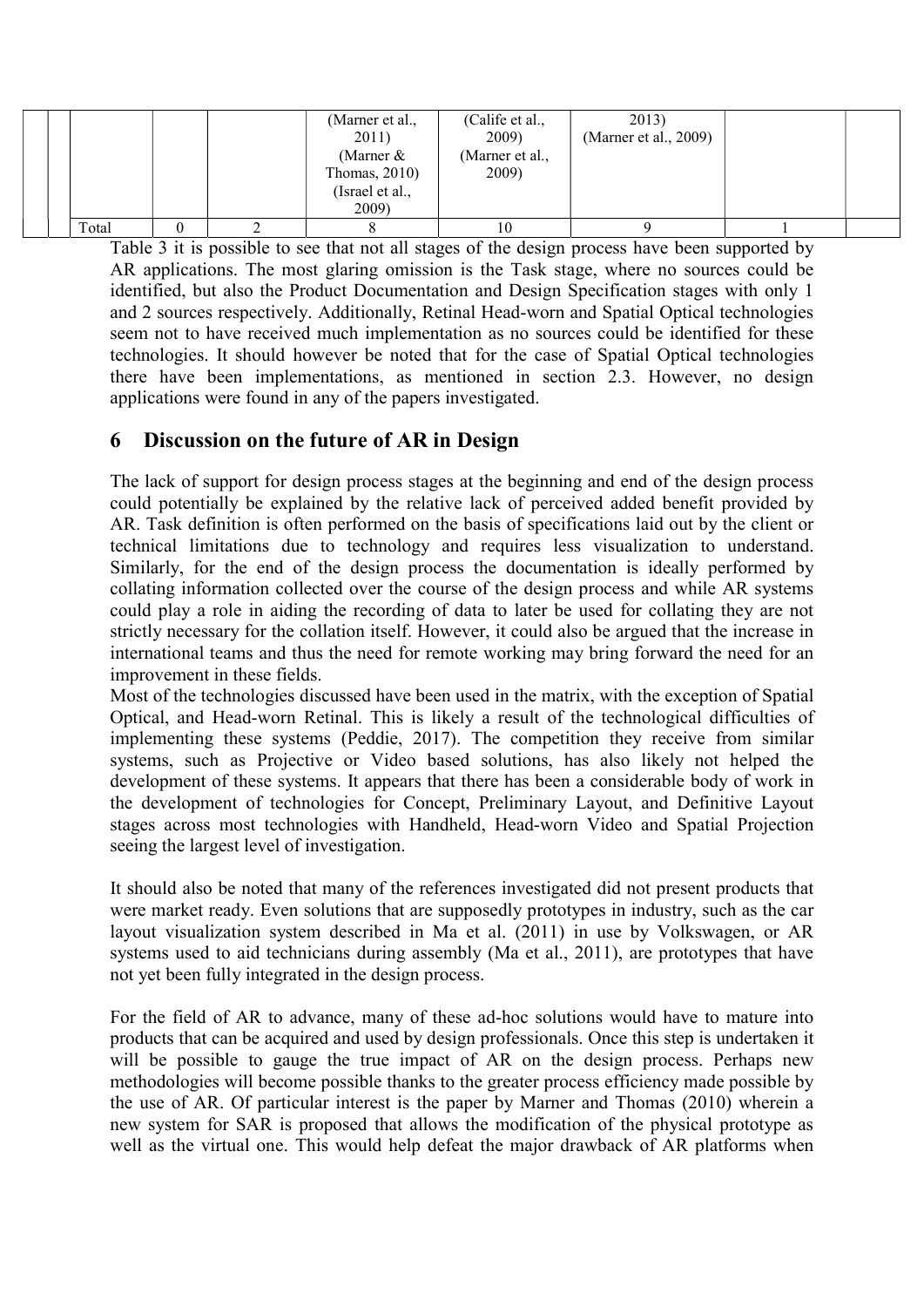compared to VR platforms, namely the reliance on unchanging models, especially in the field of projection.

### 7 Conclusion

In conclusion, it appears that while there are some AR technologies already commercially available - either at this current moment in time or that are due to be fully released in the near future - AR as a tool for design is still not fully explored. As noted in

Table 3, there are entire parts of the design process that have little or no AR technologies

|                        |           |            |          | <b>Design Process Stages</b> |                                                                                                                    |                                                                                  |                                                                                 |                            |          |  |  |  |
|------------------------|-----------|------------|----------|------------------------------|--------------------------------------------------------------------------------------------------------------------|----------------------------------------------------------------------------------|---------------------------------------------------------------------------------|----------------------------|----------|--|--|--|
|                        |           |            | Task     | Design<br>Specification      | Concept                                                                                                            | Preliminary<br>Layout                                                            | Definitive Layout                                                               | Product<br>Documentation   | Total    |  |  |  |
|                        |           | Retinal    |          |                              |                                                                                                                    |                                                                                  |                                                                                 |                            | $\theta$ |  |  |  |
|                        |           | Optical    |          |                              | (Kaufmann &<br>Csisinko, 2011)                                                                                     |                                                                                  | (Ong et al., 2011)<br>(Ma et al., 2011)                                         |                            | 3        |  |  |  |
|                        | Head-worn | Video      |          | (Tawara,<br>2011)            | (Kaufmann &<br>Csisinko, 2011)                                                                                     | (Poh et al., 2005)<br>(Valentini, 2009)<br>(J. Park, 2008)<br>(Ma et al., 2011)  | (Radkowski &<br>Linnemann, 2009)                                                |                            | 7        |  |  |  |
|                        |           | Projective |          |                              | (Löchtefeld et al.,<br>2011)                                                                                       | (Hua et al., 2011)                                                               |                                                                                 |                            | 2        |  |  |  |
| <b>AR</b> technologies | Handheld  | All        |          |                              | (Xin et al., 2008)                                                                                                 | (Xin et al., 2008)                                                               | (Liestøl, 2011)<br>(Stutzman et al.,<br>2009)<br>(Zhang et al., 2010)           | (Stutzman et al.,<br>2009) | 6        |  |  |  |
|                        |           | Video      |          |                              |                                                                                                                    | (Smparounis et<br>al., 2007)                                                     |                                                                                 |                            | 1        |  |  |  |
|                        |           | Optical    |          |                              |                                                                                                                    |                                                                                  |                                                                                 |                            | $\theta$ |  |  |  |
|                        | Spatial   | Projective |          | (Marner et<br>al., $2011$ )  | (Löchtefeld et al.,<br>2011)<br>(Marner et al.,<br>2011)<br>(Marner &<br>Thomas, 2010)<br>(Israel et al.,<br>2009) | (Marner et al.,<br>2011)<br>(Calife et al.,<br>2009)<br>(Marner et al.,<br>2009) | (Marner et al., 2011)<br>(Irlitti & Itzstein,<br>2013)<br>(Marner et al., 2009) |                            | 11       |  |  |  |
|                        |           | Total      | $\theta$ | $\overline{2}$               | 8                                                                                                                  | 10                                                                               | 9                                                                               | 1                          |          |  |  |  |

proposed to support them. Furthermore, some AR technologies have not yet been adapted to be used to support design. One example of this would be the Spatial Optical AR which, while available for other applications, it has not yet been adapted for design. This paper attempted to collate existing studies and technologies, mapping them against the design process stages to aid future researchers and technology developers understand where the current gaps are: i.e where AR technology has not yet evolved to aid the design process. In doing so, it found that the Concept, Preliminary Layout and Definitive Layout stages of the design process are the areas currently most investigated while the Task, Product Documentation, and Design Specification stages are least investigated.

# References

Azuma, R. T. (1997). A Survey of Augmented Reality. Presence: Teleoperators and Virtual Environments, 6(4), 355–385.

Bimber, O., & Raskar, R. (2005). Spatial Augmented Reality Merging Real and Virtual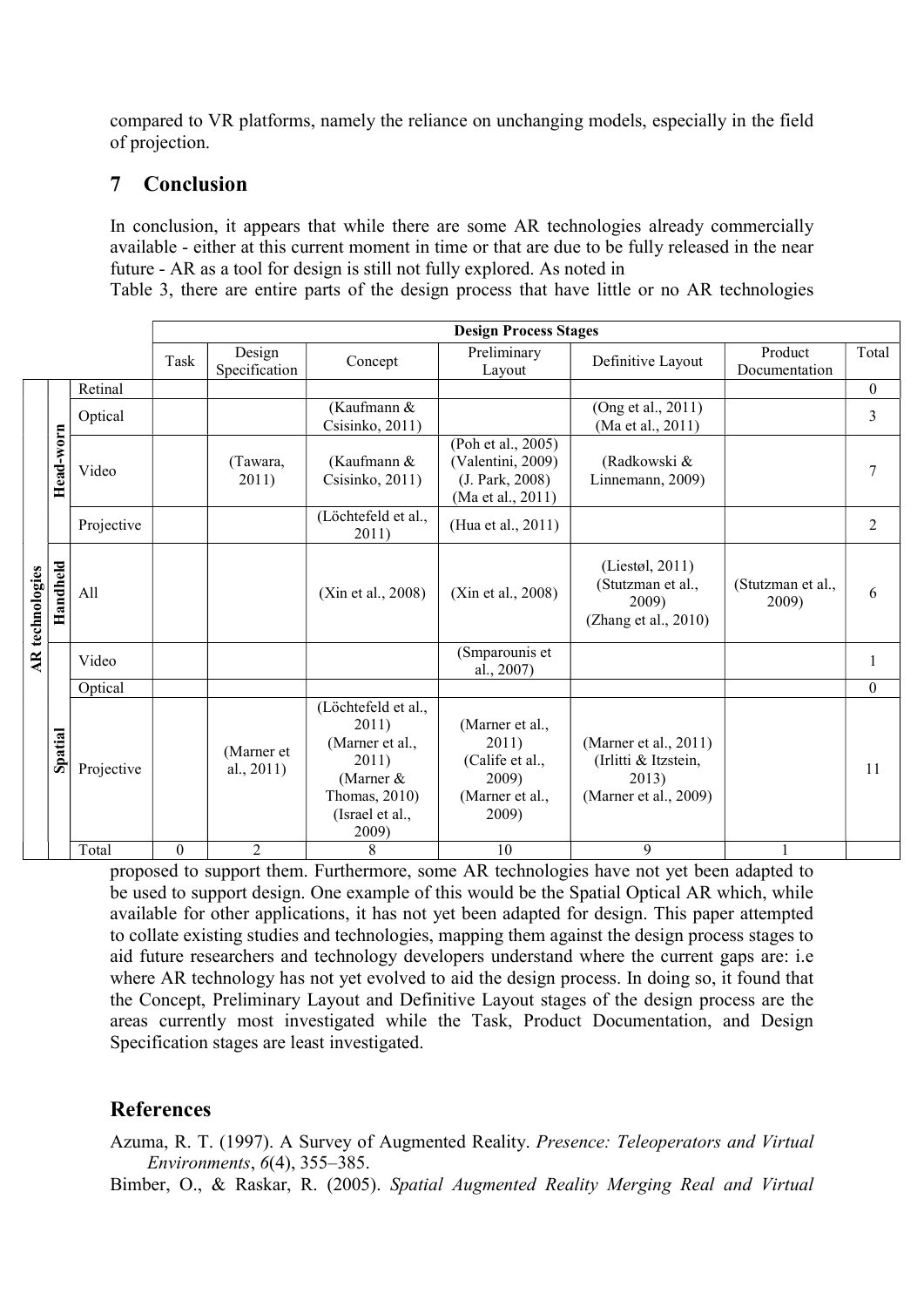Worlds. Wellesley: A K Peters.

- Calife, D., Bernardes, J. L., & Tori, R. (2009). Robot Arena: An Augmented Reality Platform For Game Development. Computers in Entertainment, 7(1), 1. https://doi.org/10.1145/1486508.1486519
- Caruso, G., Lucia, D. De, Becattini, N., Noël, F., Pusch, A., Martens, P., … Dutreve, L. (2016). TECHNOLOGIES AND TECHNIQUES – STATE OF THE ART UPDATES. Milano.
- Furht, B. (Ed.). (2011). Handbook of Augmented Reality. New York, NY: Springer New York. https://doi.org/10.1007/978-1-4614-0064-6
- Georgeson, N. T., Georgeson, G. E., & Troy, J. J. (2012). 9,448,758. United States of America: U.S. Patent and Trademark Office.
- Hua, H., Brown, L. D., & Zhang, R. (2011). Head-Mounted Projection Display Technology and Applications. In Handbook of Augmented Reality (pp. 123–155). New York, NY: Springer New York. https://doi.org/10.1007/978-1-4614-0064-6\_5
- Irlitti, A., & Itzstein, S. Von. (2013). Validating constraint driven design techniques in spatial augmented reality. AUIC '13 Proceedings of the Fourteenth Australasian User Interface Conference - Volume 139, 139(Auic), 63–72. Retrieved from http://dl.acm.org/citation.cfm?id=2525500
- Ishii, H., Ratti, C., Piper, B., Wang, Y., Biderman, A., & Ben-Joseph, E. (2004). Bringing Clay and Sand into Digital Design — Continuous Tangible user Interfaces. BT Technology Journal, 22(4), 287–299. https://doi.org/10.1023/B:BTTJ.0000047607.16164.16
- Israel, J. H., Wiese, E., Mateescu, M., Zöllner, C., & Stark, R. (2009). Investigating threedimensional sketching for early conceptual design—Results from expert discussions and user studies. Computers & Graphics,  $33(4)$ ,  $462-473$ . https://doi.org/10.1016/j.cag.2009.05.005
- Kaufmann, H., & Csisinko, M. (2011). Wireless Displays in Educational Augmented Reality Applications. In Handbook of Augmented Reality (pp. 157–175). New York, NY: Springer New York. https://doi.org/10.1007/978-1-4614-0064-6\_6
- Liestøl, G. (2011). Situated Simulations Between Virtual Reality and Mobile Augmented Reality: Designing a Narrative Space. In Handbook of Augmented Reality (pp. 309–319). New York, NY: Springer New York. https://doi.org/10.1007/978-1-4614-0064-6\_14
- Löchtefeld, M., Krüger, A., & Rohs, M. (2011). Mobile Projection Interfaces for Augmented Reality Applications. In Handbook of Augmented Reality (pp. 177–197). New York, NY: Springer New York. https://doi.org/10.1007/978-1-4614-0064-6\_7
- LusoVU-USA. (2014). EyeSpeak: Beyond Communication. Retrieved March 15, 2018, from https://www.kickstarter.com/projects/886924859/eyespeak-beyond-communication
- Ma, D., Fan, X., Gausemeier, J., & Grafe, M. (2011). Virtual Reality & Augmented Reality in Industry. (D. Ma, X. Fan, J. Gausemeier, & M. Grafe, Eds.) (1st ed.). Berlin: Springer, Berlin, Heidelberg. https://doi.org/10.1007/978-3-642-17376-9
- Marner, M. R., Smith, R. T., Porter, S. R., Broecker, M. M., Close, B., & Thomas, B. H. (2011). Large Scale Spatial Augmented Reality for Design and Prototyping. In Handbook of Augmented Reality (pp. 231–254). New York, NY: Springer New York. https://doi.org/10.1007/978-1-4614-0064-6\_10
- Marner, M. R., & Thomas, B. H. (2010). Augmented foam sculpting for capturing 3D models. In 2010 IEEE Symposium on 3D User Interfaces (3DUI) (pp. 63–70). IEEE. https://doi.org/10.1109/3DUI.2010.5444720
- Marner, M. R., Thomas, B. H., & Sandor, C. (2009). Physical-virtual tools for spatial augmented reality user interfaces. In 2009 8th IEEE International Symposium on Mixed and Augmented Reality (Vol. 62, pp. 205–206). IEEE.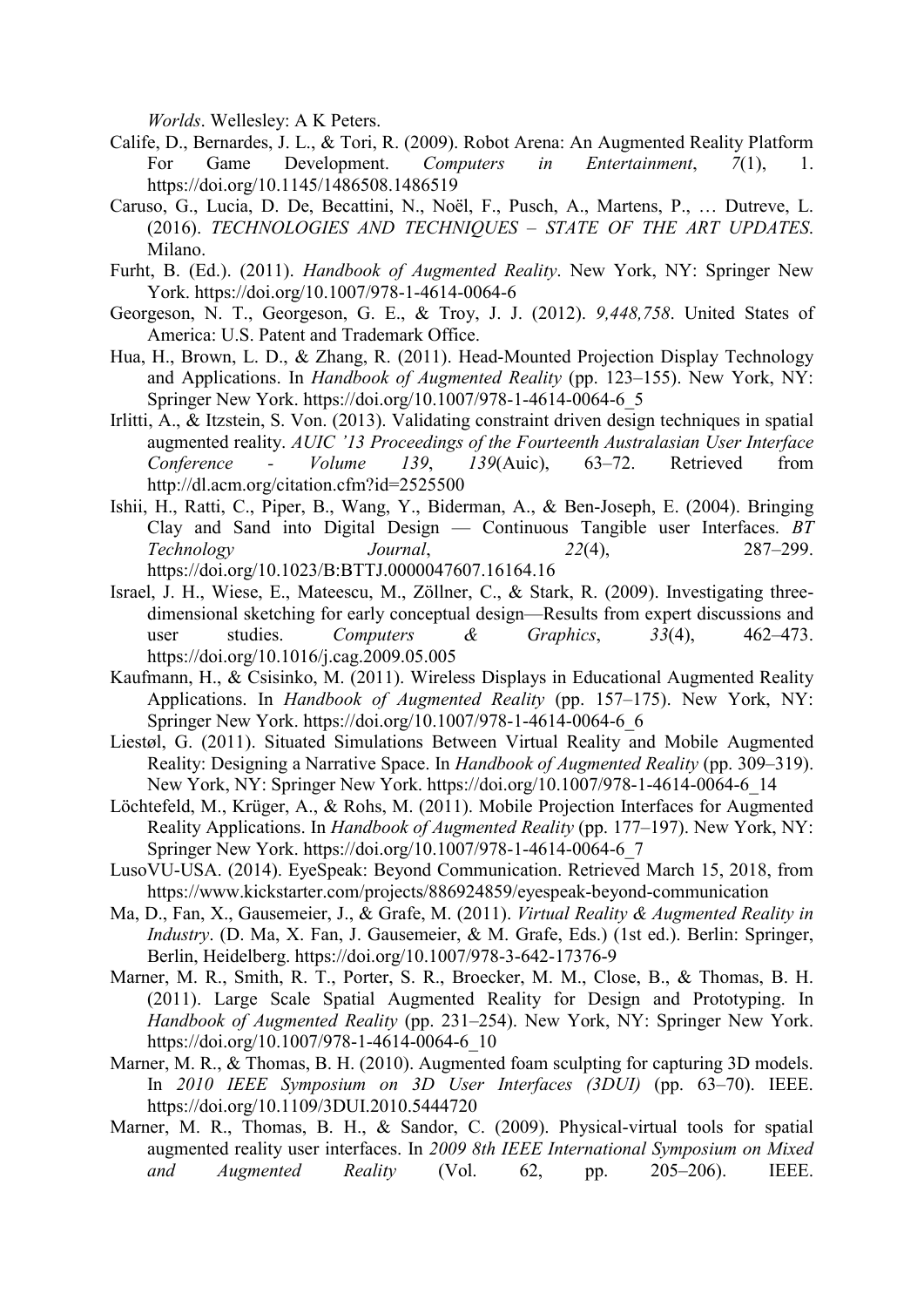https://doi.org/10.1109/ISMAR.2009.5336458

- Microsoft. (2018). Microsoft HoloLens. Retrieved March 29, 2018, from https://www.microsoft.com/en-us/hololens
- Niantic Inc. (2018). Pokémon GO. Retrieved March 29, 2017, from https://play.google.com/store/apps/details?id=com.nianticlabs.pokemongo&hl=en
- Ong, S. K., Zhang, J., Shen, Y., & Nee, A. Y. C. (2011). Augmented Reality in Product Development and Manufacturing. In Handbook of Augmented Reality (pp. 651–669). New York, NY: Springer New York. https://doi.org/10.1007/978-1-4614-0064-6\_30
- Pahl, G., Beitz, W., Feldhusen, J., & Grote, K. H. (2007). Engineering Design A Systematic Approach. (K. Wallace & L. Blessing, Eds.) (3rd ed.). London: Springer. Retrieved from https://link.springer.com/content/pdf/10.1007%2F978-1-84628-319- 2.pdf%0Ahttps://ezproxy.eafit.edu.co:2183/content/pdf/10.1007%2F978-1-84628-319- 2.pdf
- Park, J. (2008). Augmented Reality Based Re-formable Mock-Up for Design Evaluation. In 2008 International Symposium on Ubiquitous Virtual Reality (pp. 17–20). IEEE. https://doi.org/10.1109/ISUVR.2008.22
- Park, M. K., Lim, K. J., Seo, M. K., Jung, S. J., & Lee, K. H. (2015). Spatial augmented reality for product appearance design evaluation. Journal of Computational Design and Engineering, 2(1), 38–46. https://doi.org/10.1016/j.jcde.2014.11.004
- Peddie, J. (2017). Augmented Reality. https://doi.org/10.1007/978-3-319-54502-8
- Poh, Y. L., Nee, A. Y. C., Youcef-Toumi, K., & Ong, S. K. (2005). Facilitating Mechanical Design with Augmented Reality. Innovation in Manufacturing Systems and Technology, 1–5. Retrieved from https://dspace.mit.edu/handle/1721.1/7448%5Cnhttp://scholar.google.com/scholar?hl=en &btnG=Search&q=intitle:Facilitating+Mechanical+Design+with+Augmented+Reality#0
- Radkowski, R., & Linnemann, M. (2009). Applicability of Image-Based Lighting for an Augmeted Reality-Based Design Review. In M. . Norell Bergendahl, M. . Grimheden, L. . Leifer, P. . Skogstad, & U. Lindemann (Eds.), ICED09: 17th International Conference on Engineering Design (pp. 253–264). Retrieved from https://www.designsociety.org/publication/28697/applicability of imagebased lighting for an augmented reality-based design review
- Sass, L., & Oxman, R. (2006). Materializing design: The implications of rapid prototyping in digital design. Design Studies, 27(3), 325-355. https://doi.org/10.1016/j.destud.2005.11.009
- Savov, V. (2017, July 18). Google Glass gets a second chance in factories, where it's likely to remain. The Verge. Retrieved from https://www.theverge.com/2017/7/18/15988258/google-glass-2-enterprise-editionfactories
- Smparounis, K., Mavrikios, D., Pappas, M., & Xanthakis, V. (2007). A virtual and augmented reality approach to collaborative product design and demonstration.
- Stutzman, B., Nilsen, D., Broderick, T., & Neubert, J. (2009). MARTI: Mobile Augmented Reality Tool for Industry. In 2009 WRI World Congress on Computer Science and Information Engineering (Vol. 5, pp. 425–429). IEEE. https://doi.org/10.1109/CSIE.2009.930
- Tawara, T. (2011). Interactive Volume Segmentation and Visualization in Augmented Reality. In Handbook of Augmented Reality (pp. 199–210). New York, NY: Springer New York. https://doi.org/10.1007/978-1-4614-0064-6\_8
- Valentini, P. P. (2009). Interactive virtual assembling in augmented reality. International Journal on Interactive Design and Manufacturing (IJIDeM), 3(2), 109–119. https://doi.org/10.1007/s12008-009-0064-x